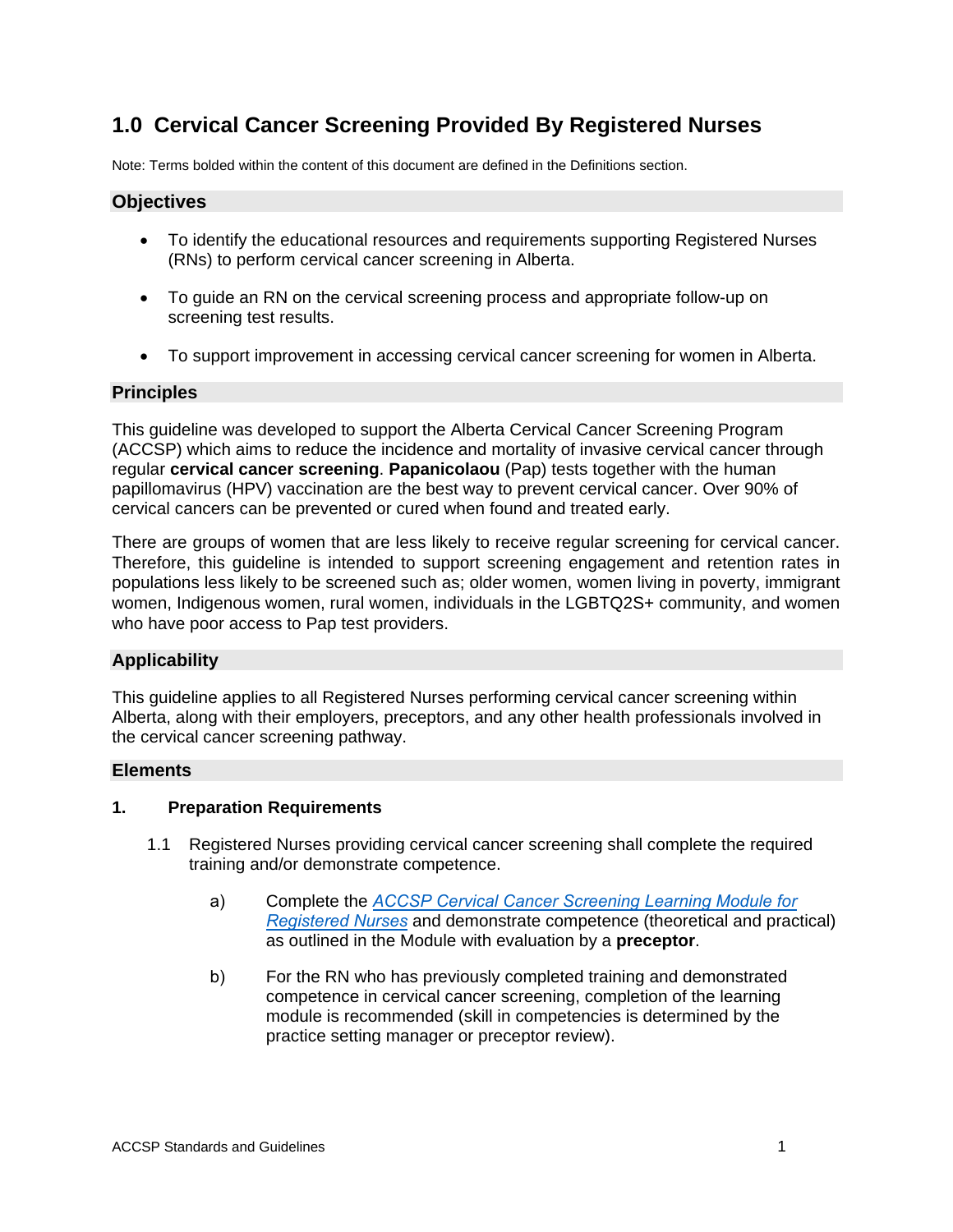- c) Review the College and Association of Registered Nurses of Alberta (CARNA) document: *[Registered Nurse Role in Cervical Cancer Screening:](https://nurses.ab.ca/docs/default-source/document-library/practice-advice/registered-nurse-role-in-cervical-cancer-screening.pdf?sfvrsn=dc75f8fd_10) [Practice Advice.](https://nurses.ab.ca/docs/default-source/document-library/practice-advice/registered-nurse-role-in-cervical-cancer-screening.pdf?sfvrsn=dc75f8fd_10)*
- 1.2 It is the responsibility of the RN, preceptor, and practice setting to ensure the educational preparation is documented, demonstrated, and the appropriate documents are reviewed.
- 1.3 The RN is responsible to register as a 'New Provider' with the appropriate labs prior to submitting Pap test samples under their own name.

#### **2. Practice setting/program Requirements**

- 2.1 The practice setting/program shall:
	- a) Establish a protocol for the review and follow-up on client cervical cancer screening results;
		- (i) The protocol shall ensure that clients can be referred to a Physician or Nurse Practitioner when clinically indicated. This includes but is not limited to scenarios listed in appendix B. In addition, refer to *Toward [Optimized Practice Cervical Cancer](https://actt.albertadoctors.org/CPGs/Pages/Cervical-Cancer-Screening.aspx) [Screening Clinical Practice Guidelines \(TOP CPGs\).](https://actt.albertadoctors.org/CPGs/Pages/Cervical-Cancer-Screening.aspx)*
		- (ii) The protocol shall include a plan for the follow-up of results if the RN is unable to provide follow-up themselves.
	- b) Develop a collaborative relationship with a Physician and/or Nurse Practitioner to support the protocol; and
	- c) Consider utilizing the support and services offered by the ACCSP to improve appropriate screening and increase screening participation rates for those un/under-screened (see appendix C).

#### **3. Competency Maintenance**

- 3.1 On-going competence is reviewed, documented and evaluated by the RN, practice setting, Medical Laboratory, and the ACCSP.
- 3.2 To maintain competence, the RN shall provide at least 12 satisfactory Pap tests annually, and regularly engage in continuing competence activities to ensure best practice and client safety.
- 3.3 Specimen adequacy of Pap tests may be monitored by the labs and reports may be generated for all healthcare providers should they register an unsatisfactory rate above the lab's target rate.
- 3.4 The RN is responsible to participate in quality assurance activities, and review relevant Medical Laboratory reports.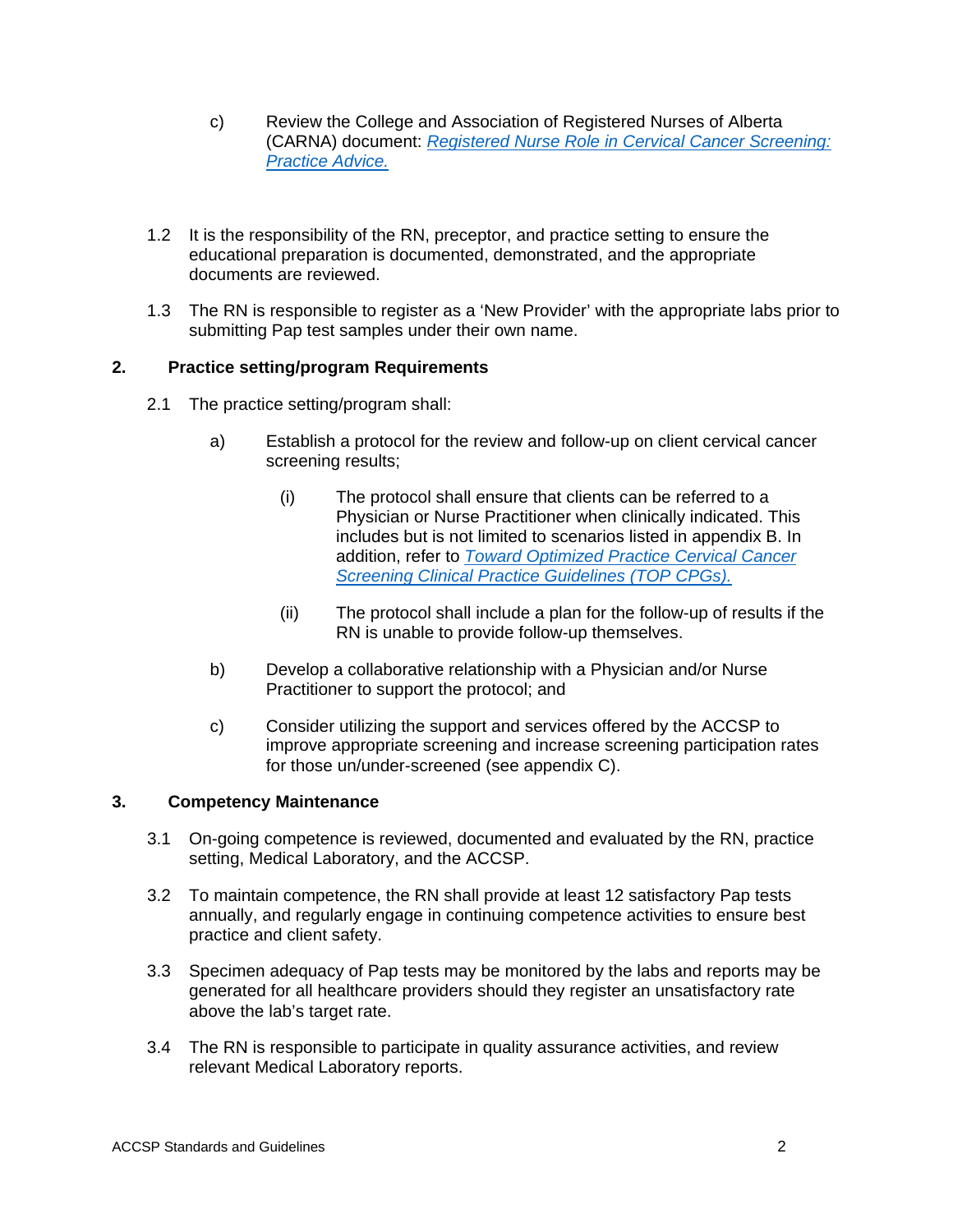3.5 When a need for retraining or improvement in competencies in performing Pap tests is identified, it is the responsibility of the RN to develop a learning plan with the practice setting manager (which may include review of the learning module and additional practical experience).

#### **4. Cervical Cancer Screening Appointment**

- 4.1 Perform an intake assessment to ensure the client is eligible for cervical cancer screening according to TOP CPGs.
	- a) The RN will refer to a Physician or Nurse Practitioner when the client is outside the recommendations for cervical cancer screening.
- 4.2 As part of the assessment, the RN shall:
	- a) Confirm the identity of the client according to employer identification policy;
	- b) Identify the need for cervical screening based on the client's age, history and/or relevant risk factors;
	- c) Review past cervical screening lab results;
		- (i) If the client has previously had abnormal results, the RN will assess and refer clients back to the testing Physician, Nurse Practitioner or another provider as identified by the client for follow-up (refer to appendix A).
	- d) Identify client's Primary Care Physician or Nurse Practitioner if follow-up required;
	- e) Complete additional assessments as required by practice setting.
- 4.3 Provide opportunity for health education (e.g. Sexually Transmitted Infections, HPV Immunization, ACCSP resources) and discussion of pertinent health issues including key messages regarding cervical cancer screening with client.
- 4.4 Present information on the possible benefits and harms of the cervical screening process considering the client's values and beliefs.
- 4.5 Obtain informed consent for cervical screening from the client according to employer consent policy. Consent should be obtained to share results with the Primary Care Physician or Nurse Practitioner.
- 4.6 Follow Pap test process/protocols described in the ACCSP Cervical Cancer Screening Learning Module for Registered Nurses and/or other practice setting approved resources (e.g. Blue Book).
- 4.7 Obtain the cytology sample according to the Pap test collection guidelines and recommendations in the TOP guideline.
- 4.8 Review the process for a client obtaining Pap test results and provide instructions for when follow-up is needed.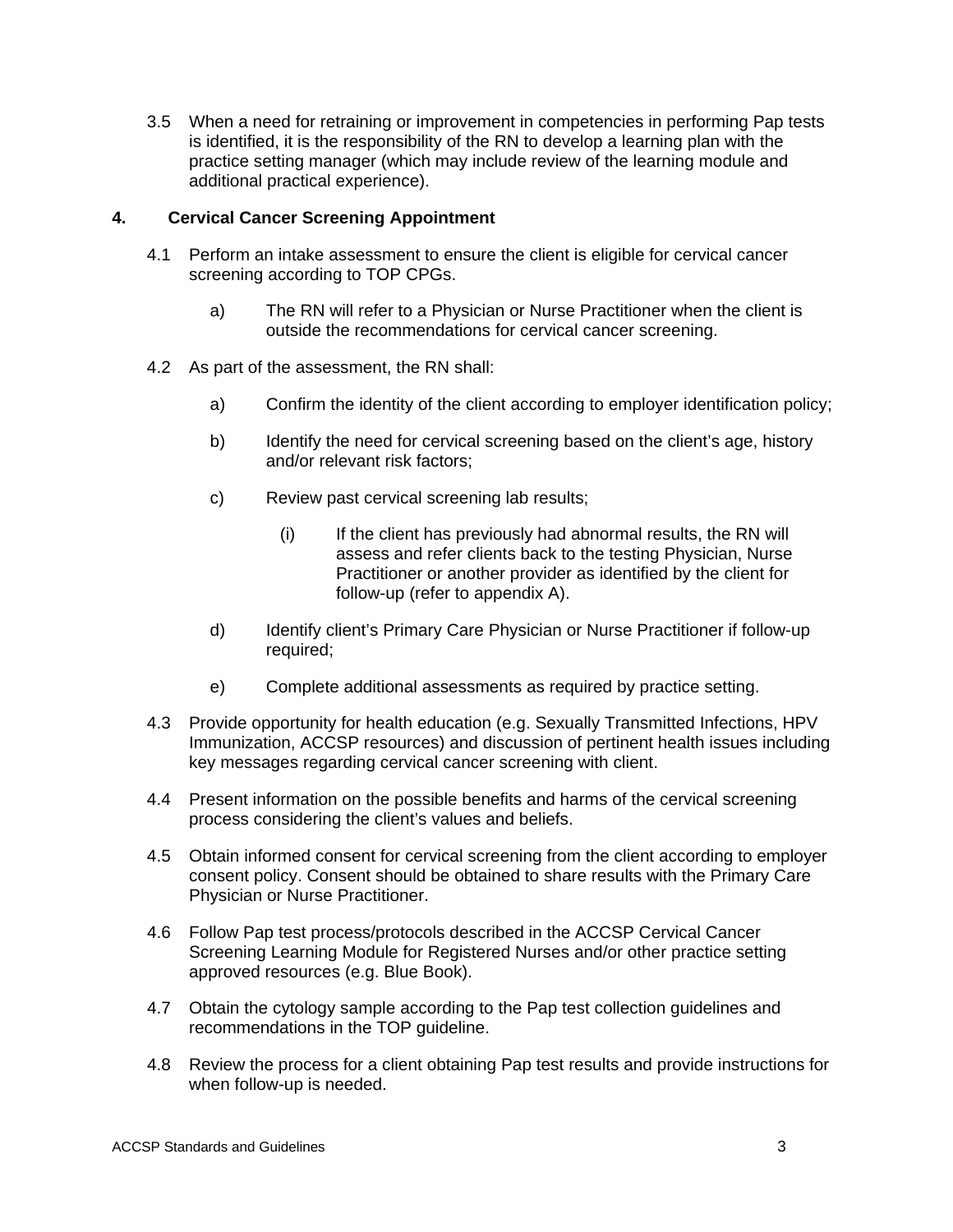- 4.9 Inform the client regarding timelines of when and by whom they will be contacted with their results.
- 4.10 Provide client with practice setting and/or RN contact information, for future reference.
- 4.11 Document all assessment and intervention activity, as outlined by practice setting and according to employer documentation requirements.

#### **5. Labelling Transport and Storage of Cervical Screening Specimens**

- 5.1 Complete appropriate laboratory requisitions and label requisition and specimen containers according to the lab's specific packaging requirements.
- 5.2 Specimens should be stored with consideration given to the type of fridge, storage temperature and timelines. Follow the specimen storage standards, as per facility practice.
- 5.3 Arrange specimen transportation to the laboratory according to laboratory processes and employer requirements to ensure timely and appropriate delivery.

#### **6. Cervical Cancer Screening Results and Client Communication and Follow up**

- 6.1 The RN who performed the Pap test shall look up clients laboratory result when available\* and provide appropriate information and timely follow-up (refer to Appendix A) according to practice setting processes.
	- a) The RN shall perform repeat Pap tests when applicable and/or refer to the appropriate (or designated) healthcare professional for follow up according to recommended Follow up of Abnormal Results (Appendix A) and the TOP Cervical Cancer Screening Clinical Practice Guideline
	- b) In accordance with the follow-up recommendations in Appendix A, an RN shall contact a client to inform them of their result or to inform them of their referral to a Physician, Nurse Practitioner or other specialist;
	- c) All clients should be notified of their abnormal Pap test result (including if a Physician or Nurse Practitioner referral is required) within one (1) week after results are available, as results are mailed out to the client by the ACCSP within three (3) weeks.
- 6.2 The RN documents in the client health record their communication of abnormal Pap test results to client and other healthcare professionals for follow-up and other interventions, and other requirements of the practice setting.
- 6.3 The RN documents in the client health record all attempts to contact the client.

\* Results are processed by the laboratory within seven (7) days of receiving specimens.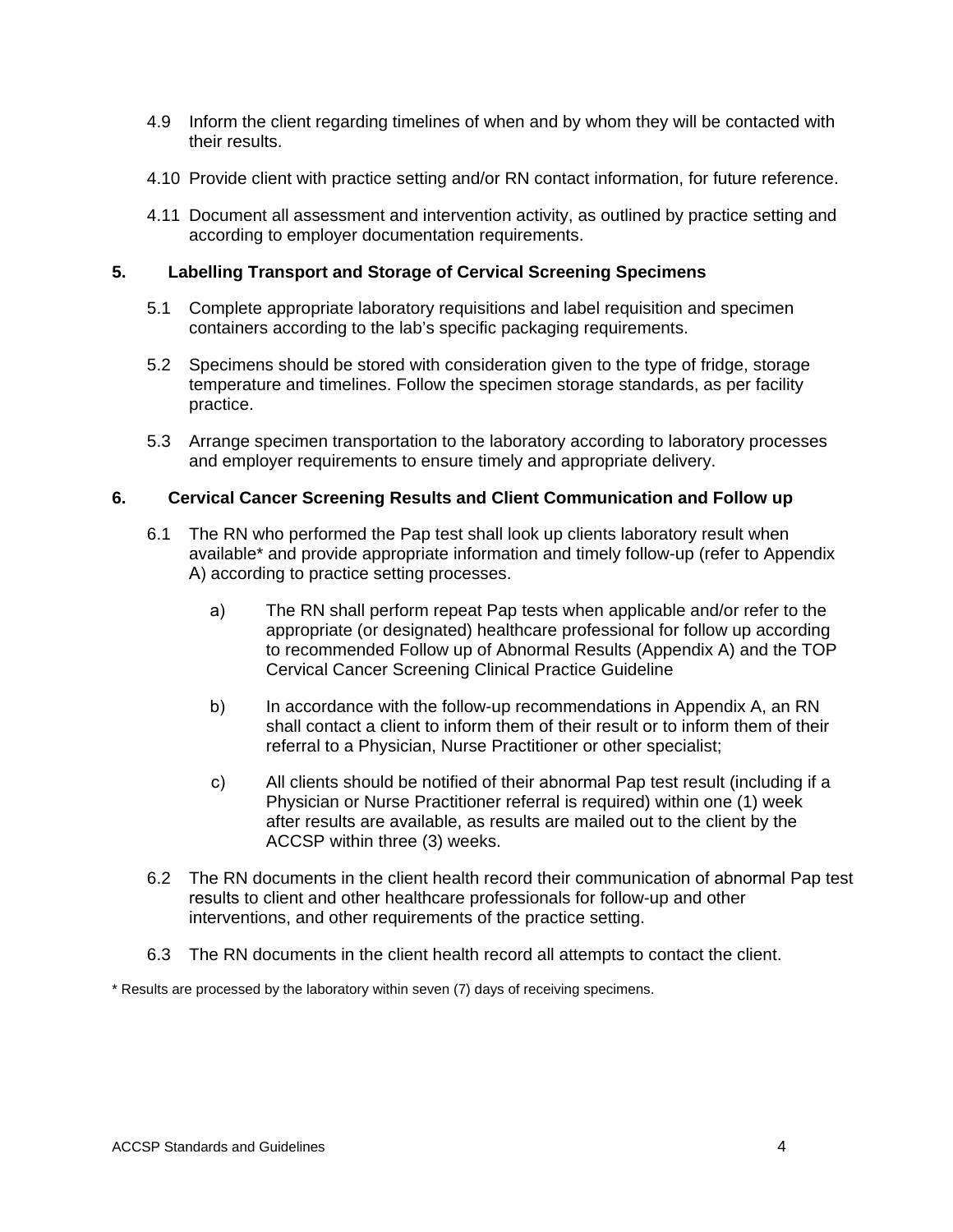#### **Definitions**

**Cervical Cancer Screening:** Comprehensive screening process that tests eligible women for abnormal or precancerous cervical cells inclusive of providing the necessary follow-up.

**Papanicolaou (Pap) test:** A test in which cells are removed from the cervix and examined under a microscope to find abnormal changes.

**Preceptor:** a Physician, Nurse Practitioner, or RN experienced and competent in well-woman care and performing Pap tests, who will oversee the educational process and be willing to participate in the required learning activities.

#### **References**

- Appendix A: Follow-Up of Abnormal Pap Test Results
- Alberta Health Services Resources:
	- o ACCSP Cervical Cancer Screening Learning Module for Registered Nurses 2020
	- o [ACCSP Follow Up of Abnormal Pap Test Results Algorithm](https://screeningforlife.ca/wp-content/uploads/2019/12/ACCSP-Does-My-Patient-Need-a-Referral-to-Colposcopy-May-2016.pdf)
- Non-Alberta Health Services Documents:
	- o [Practice Advice Role of RN in Cervical Cancer Screening \(CARNA\)](https://nurses.ab.ca/docs/default-source/document-library/practice-advice/registered-nurse-role-in-cervical-cancer-screening.pdf?sfvrsn=dc75f8fd_10)
	- o [Toward Optimized Practice \(TOP\) Cervical Cancer Screening: Clinical Practice](https://actt.albertadoctors.org/CPGs/Pages/Cervical-Cancer-Screening.aspx) **[Guideline](https://actt.albertadoctors.org/CPGs/Pages/Cervical-Cancer-Screening.aspx)**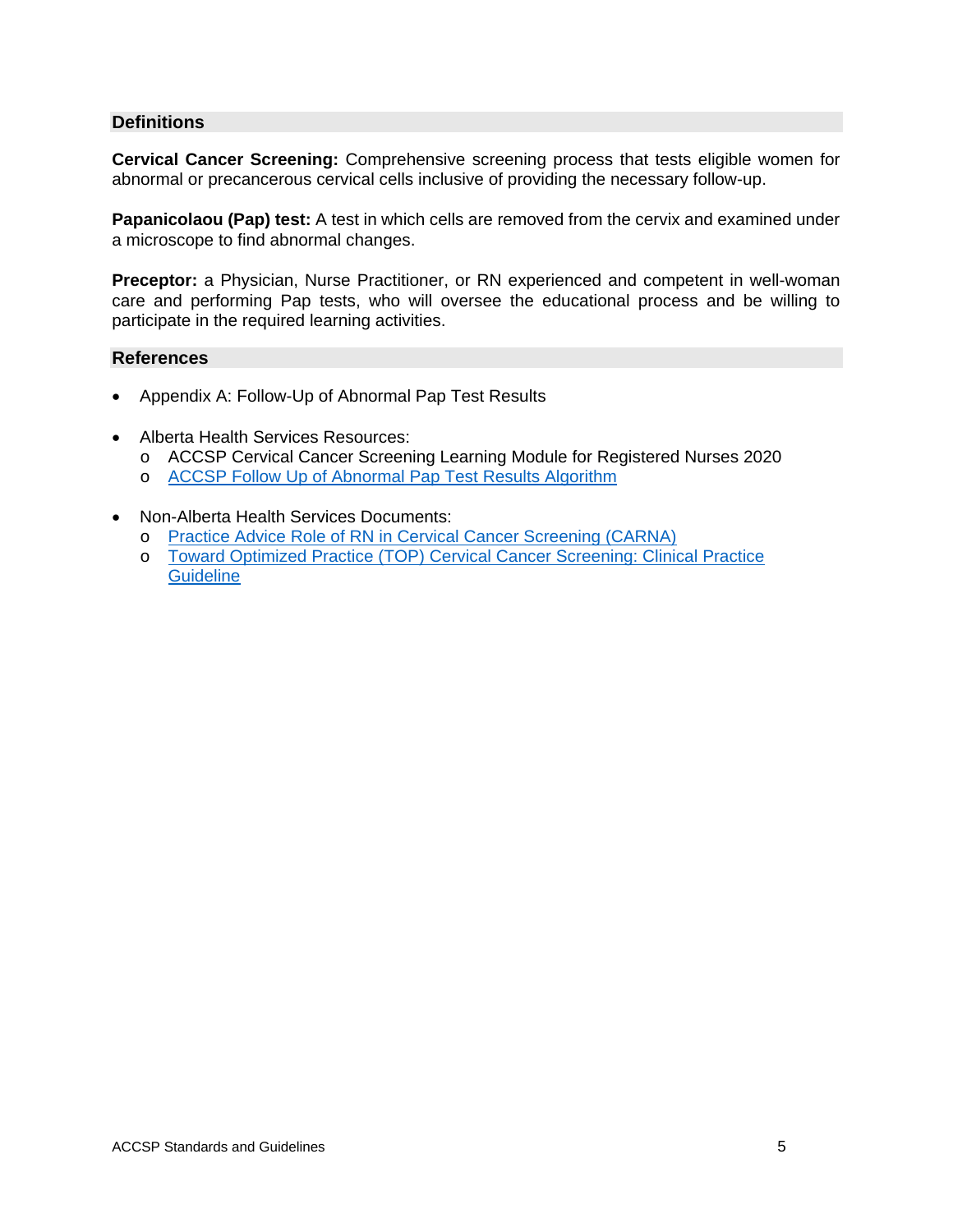# *Appendix A – Follow-up of Abnormal Pap Test Results*

| <b>PAP TEST RESULT</b>                                                        | <b>RECOMMENDED MANAGEMENT</b>                                                                                                                                                                                                                                                                                       |  |
|-------------------------------------------------------------------------------|---------------------------------------------------------------------------------------------------------------------------------------------------------------------------------------------------------------------------------------------------------------------------------------------------------------------|--|
| <b>Negative for</b><br><b>Intraepithelial lesion</b><br>or malignancy (NILM)  | Return to routine screening                                                                                                                                                                                                                                                                                         |  |
| <b>Unsatisfactory</b><br>(Unsat)                                              | Repeat Pap test but not before three months                                                                                                                                                                                                                                                                         |  |
| <b>Atypical squamous</b><br>cells of undetermined<br>significance<br>(ASC-US) | Clients < 24 years (Although routine screening is NOT<br>recommended)                                                                                                                                                                                                                                               |  |
|                                                                               | Repeat Pap test every 12 months for two years (two tests):<br>At 12 months: ONLY high grade lesions refer to colposcopy*<br>At 24 months:<br>Negative $\rightarrow$ return to routine screening<br>ASC-US or greater $\rightarrow$ refer for colposcopy*                                                            |  |
|                                                                               | <b>Clients 25-29 years</b>                                                                                                                                                                                                                                                                                          |  |
|                                                                               | Repeat Pap test every six months for one year (two tests). These<br>tests must be at least six months apart.<br>If both repeat test results are negative $\rightarrow$ follow up is routine<br>screening (every three years)<br>If either repeat result is ASC-US or greater $\rightarrow$ refer for<br>colposcopy* |  |
|                                                                               | Clients $\geq$ 30 years (the lab will automatically perform HPV reflex<br>testing)                                                                                                                                                                                                                                  |  |
|                                                                               | HPV Negative $\rightarrow$ risk equivalent to NILM. Follow-up is<br>routine screening.<br>HPV Positive $\rightarrow$ refer to colposcopy*<br>$\overline{\phantom{a}}$<br>HPV Indeterminate $\rightarrow$ manage as per lab instructions*                                                                            |  |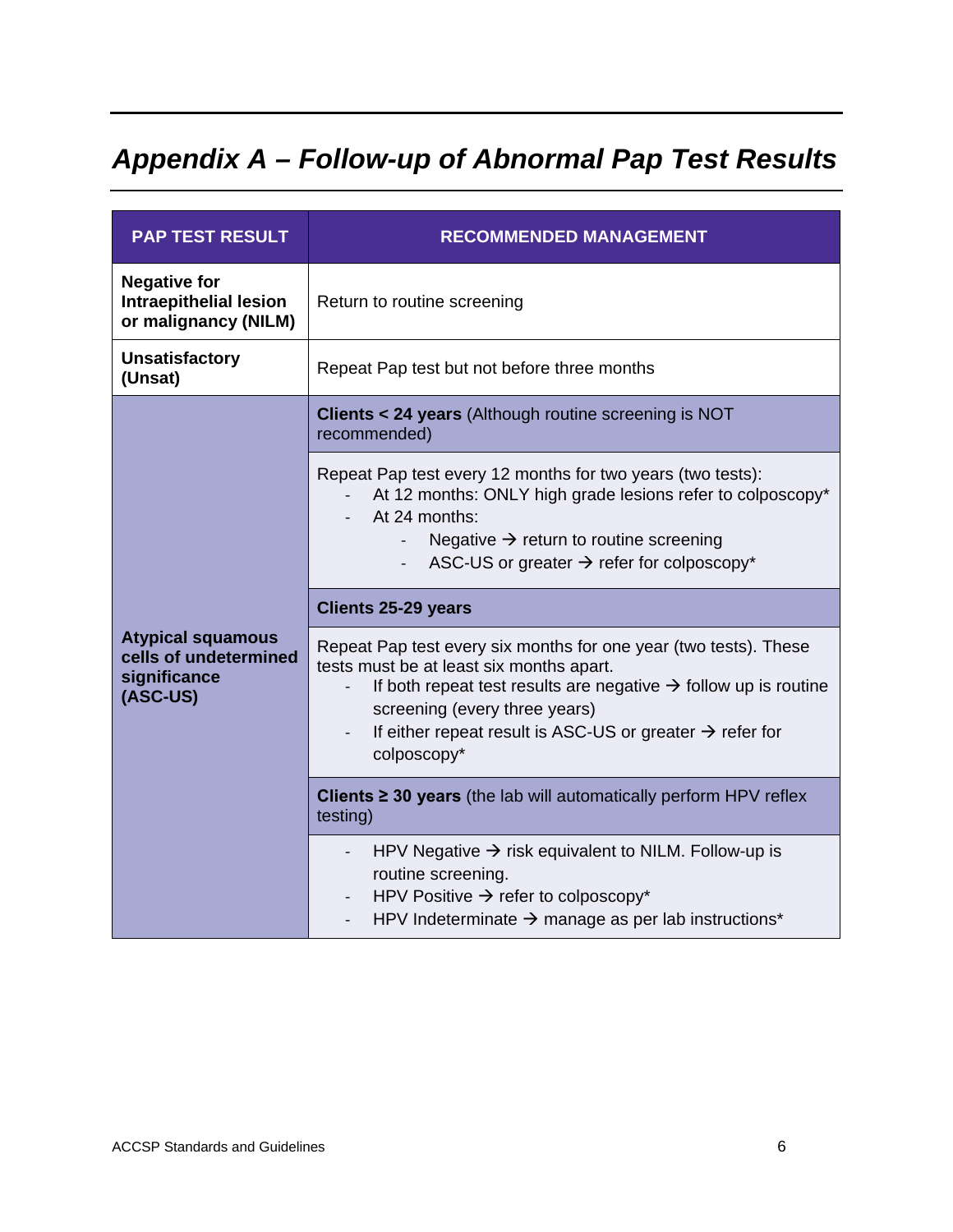|                                                                 | <b>Clients &lt; 24 years</b> (Although routine screening is NOT<br>recommended)                                                                                                                                                                                                                                  |                              |  |
|-----------------------------------------------------------------|------------------------------------------------------------------------------------------------------------------------------------------------------------------------------------------------------------------------------------------------------------------------------------------------------------------|------------------------------|--|
|                                                                 | Repeat Pap test every 12 months for two years (two tests):<br>At 12 months: Only high grade lesions refer to colposcopy*<br>At 24 months:<br>Negative $\rightarrow$ follow up is routine screening<br>$\overline{a}$<br>ASC-US or greater $\rightarrow$ refer to colposcopy*<br>$\blacksquare$                   |                              |  |
|                                                                 | <b>Clients 25-49 years</b>                                                                                                                                                                                                                                                                                       |                              |  |
| Low-grade squamous<br>intraepithelial lesions<br>(LSIL)         | Repeat Pap test every six months for one year (two tests). These<br>tests must be at least six months apart.<br>If both repeat test results are negative $\rightarrow$ follow up is routine<br>screening (every three years)<br>If either repeat result is ASC-US or greater $\rightarrow$ refer for colposcopy* |                              |  |
|                                                                 | Clients $\geq$ 50 years (the lab will automatically perform HPV reflex<br>testing)                                                                                                                                                                                                                               |                              |  |
|                                                                 | HPV Negative $\rightarrow$ risk level is equivalent to NILM. Follow up<br>is routine screening.<br>HPV Positive $\rightarrow$ refer to colposcopy*<br>HPV Indeterminate $\rightarrow$ manage as per lab instructions*                                                                                            |                              |  |
| High-grade squamous intraepithelial lesions<br>(HSIL)           |                                                                                                                                                                                                                                                                                                                  |                              |  |
| Atypical squamous cells - cannot exclude<br><b>HSIL (ASC-H)</b> |                                                                                                                                                                                                                                                                                                                  | Refer all ages to colposcopy |  |
| <b>Atypical glandular cells (AGC)</b>                           |                                                                                                                                                                                                                                                                                                                  |                              |  |
| Adenocarcinoma in situ (AIS)                                    |                                                                                                                                                                                                                                                                                                                  |                              |  |
| Squamous carcinoma, other malignancy                            |                                                                                                                                                                                                                                                                                                                  | Refer all ages to specialist |  |
| *Ensure Care Coordination:                                      |                                                                                                                                                                                                                                                                                                                  |                              |  |

Appropriate mechanisms should be established to ensure timely referral to the Primary Care Provider, Nurse Practitioner or colposcopist/specialist.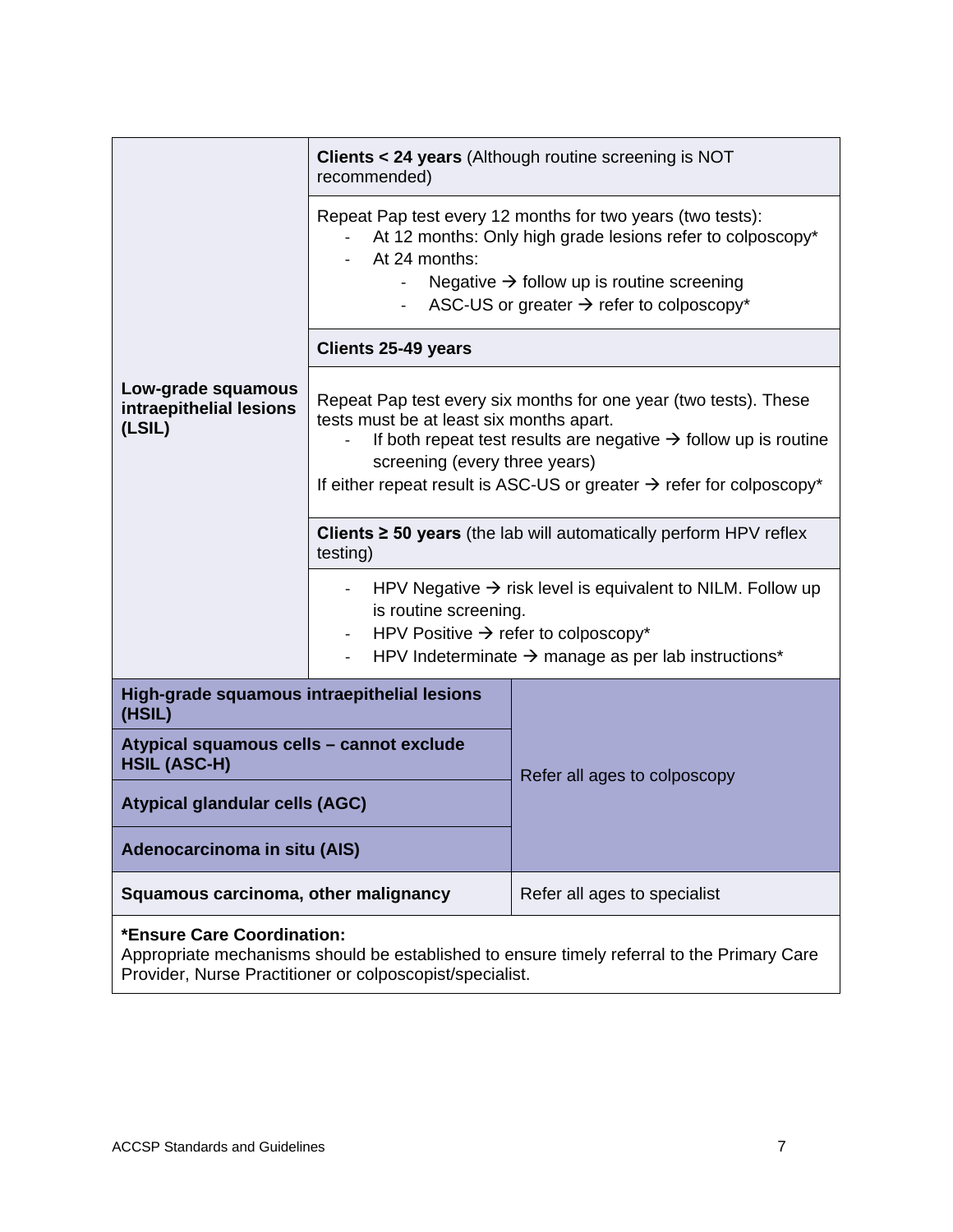## *Appendix B – Referral Requirements*

Please note that this list is not inclusive of all scenarios in which an RN would need to refer to a Physician or Nurse Practitioner.

#### **DO NOT SCREEN:**

Clients with any of the following should be referred to a Primary Care Provider and the RN should NOT proceed with the Pap test:

- Pregnancy, only if client is due for screening
- Previous diagnosis of cervical cancer
- Symptomatic clients:
	- Unusual bleeding or discharge
- Visual abnormality
- Clients under the age of 21
- Clients under the age of 25 should not be screened unless they are at high risk (e.g. early sexual debut, multiple partners, immunosuppressed, etc.)
- Biopsy confirmed high-grade squamous intraepithelial lesions (HSIL), adenocarcinoma in situ (AIS), or invasive cervical cancer.
- Immunocompromised (e.g. HIV/AIDS) and/or those taking long term oral immunosuppressant medications.
- Total or subtotal hysterectomy due to biopsy confirmed high grade lesions or cervical cancer.